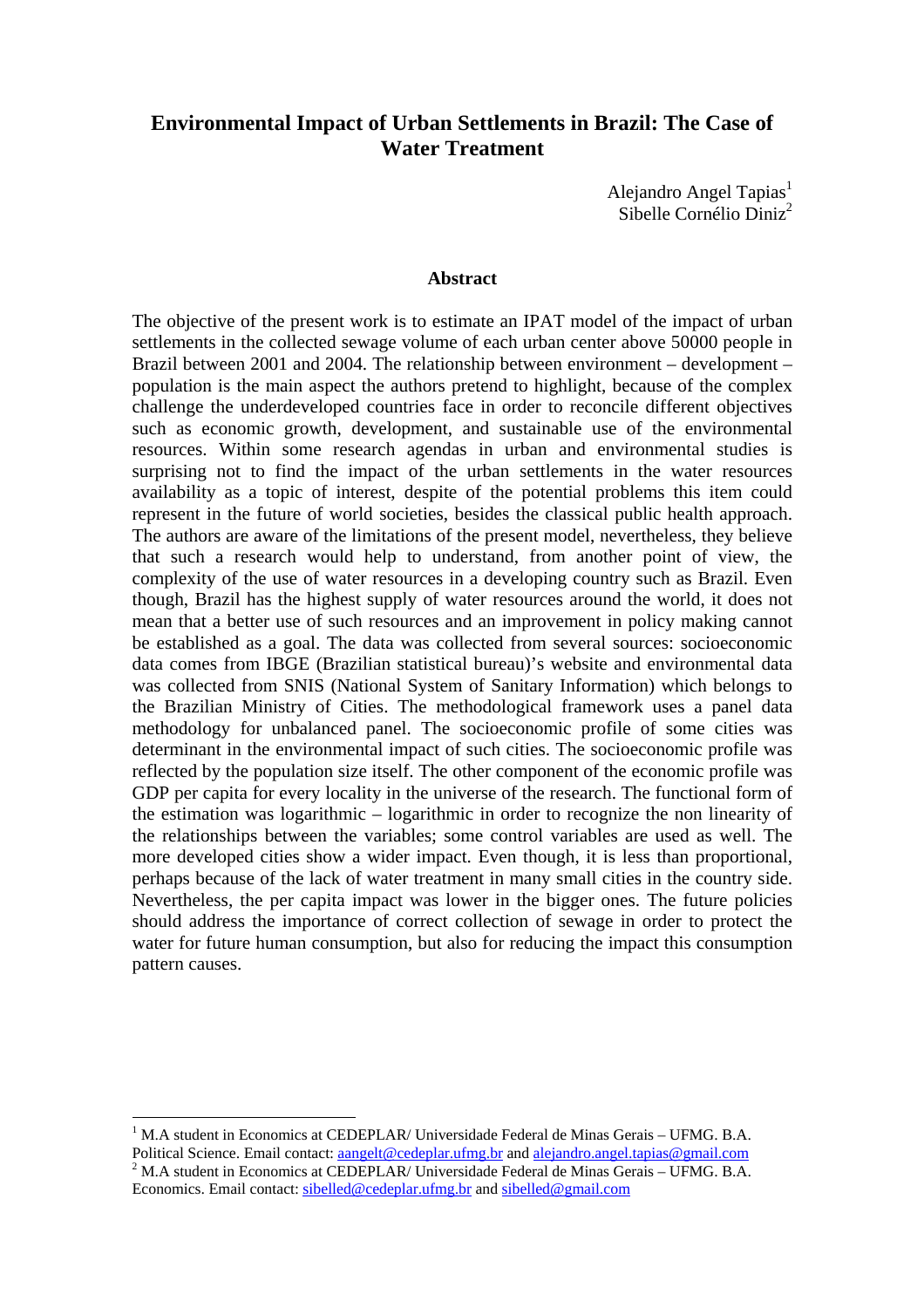#### Introduction

The interaction between human beings and their environment became a concerning issue for society as those interactions began to threaten the future of human life itself. One of the most important thinkers interested in this issue was Robert Malthus in his famous text "*An essay on the principles of population"*, where the importance of the availability of natural resources for human activities was highlighted. Since then, the debate about the environmental issue has grown considerably. According to Price (1998), the arguments used in the debate are more sophisticated, even if their core aspects remain: On one hand are those who consider that the resources available will be, unavoidably completely exhausted, limiting in this way the size of human population; on the other, are those who believe that technological improvements may avoid the exhaustion of these resources, preventing the reduction of human population.

Nevertheless, some researchers disagree with this reductionist insight of the debate about population and environment, giving new arguments that try to explain the interactions between human beings and their environment. For example, the discussion about security and environment proposed by Obrien (2006), where she tried to understand how human activities over the environment can affect the security that social organization provides to human beings.

From a different point of view a discussion regarding the relationship between population, development, and environment, emerges in which the main point is to evidence that these three topics are complementary (MARTINE, 2007). Within this conceptual framework, an important issue is the impact that cities –as a way of space appropriation by a great part of the world's population- have over the environment their survival depends on.

Some research has been done trying to measure the impact human settlements have over crop lands, and their availability in the long run as a matter of food security (FISCHER ET AL, 1997).

Another kind of impact being studied is the one that poverty causes over the environment. Particularly, matters about the relation between wealth distribution and environmental damages are being studied, allowing considerations about the consequences of certain consumption patterns and life styles over the environment, as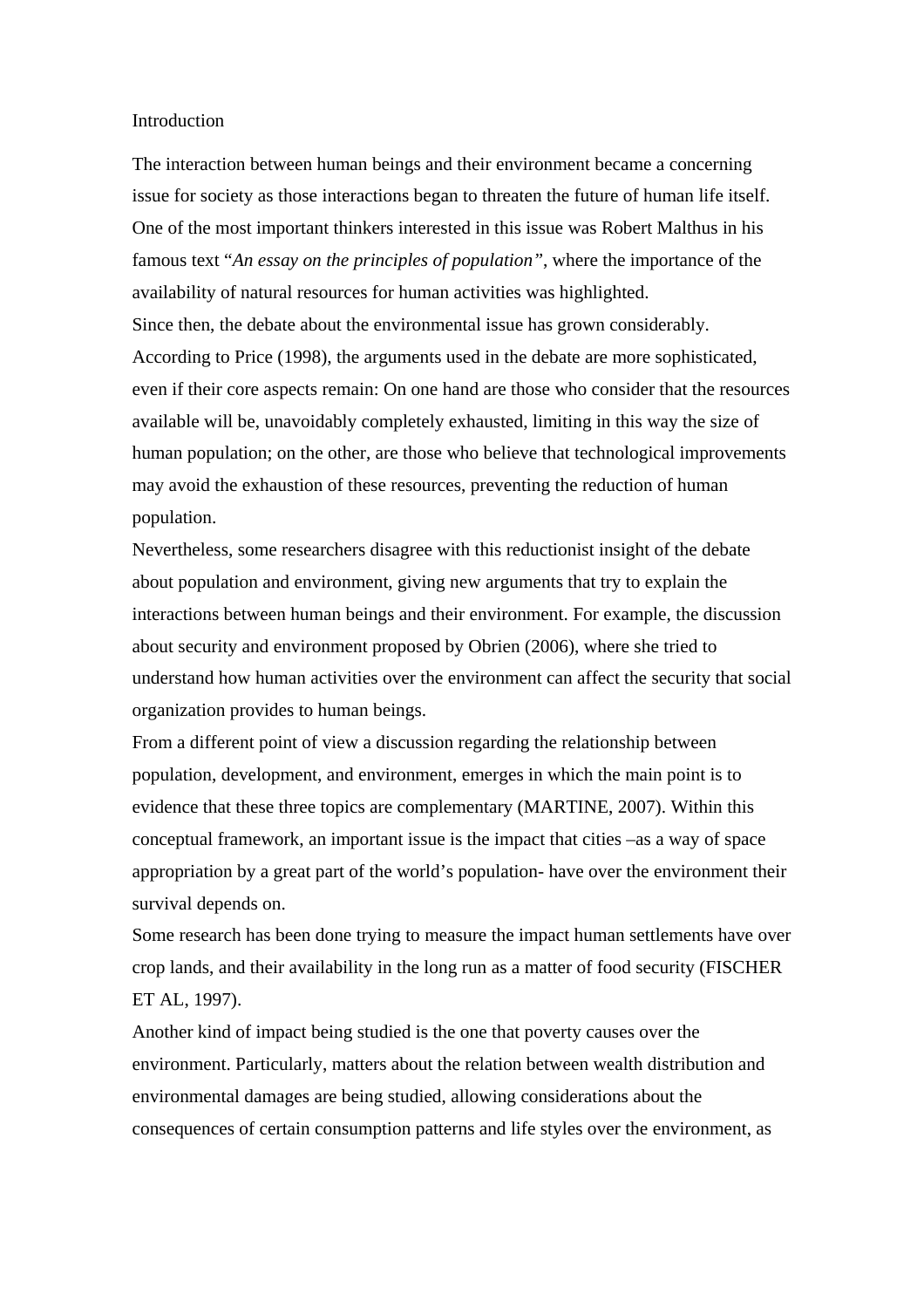well as how certain practices can reduce those impacts and even reduce the incidence of poverty in some circumstances (SWINTON ET AL, 2003).

In the discussion about environment, population, and economics, the lack of studies about the availability of water resources is remarkable, except when regarded as a potential public health problem, that is, when it causes diseases and other side effects over people's quality of life (REDMAN AND JONES, 2005).

 This paper seeks to study the impact that urban settlements have as forms of social organization and spatial appropriation over the environment they relate to. In this sense, to question the commonly held assumption that cities represent a threat to the conservation of natural resources, as they represent a large demand of such resources. However, it is also recognized that cities do concentrate a large part of current production and consumption in the world (MARTINE, 2007).

The growing use of natural resources in urban settlements poses a risk for their future availability. The present work uses the volume of sewage produced by urban settlements with over fifty thousand inhabitants in Brazil as a measure of the amount of consumption and waste of resources that this type of spatial appropriation and social and economic organization generates. An analysis of the amount of water collected in the sewage network might help establish the degree to which urban societies take advantage of their water resources. It might also allow a better understanding of the impact of cities and the corresponding social and economic relations that take place in them over the environment that makes such organization possible.

Since only part of water collected through the sewage system undergoes a treatment for being disposed to the natural environment, this variable makes a good indicator of the effects of cities over natural resources due to their consumption patterns and production processes. In fact, on average, between 2001 and 2004, the ratio of volume of sewage that received treatment over the volume of sewage collected, was between 60 and 68% for Brazilian municipalities with over fifty thousand inhabitants. In other words, over 30% of the water being used by these cities is returned to the environment as polluted water, generating a large impact over future availability of water resources.<sup>3</sup>

<sup>&</sup>lt;sup>3</sup> This data was collected and calculated by the authors based on the National System of Sanitary Information (SNIS) from Brazilian Ministry of Cities.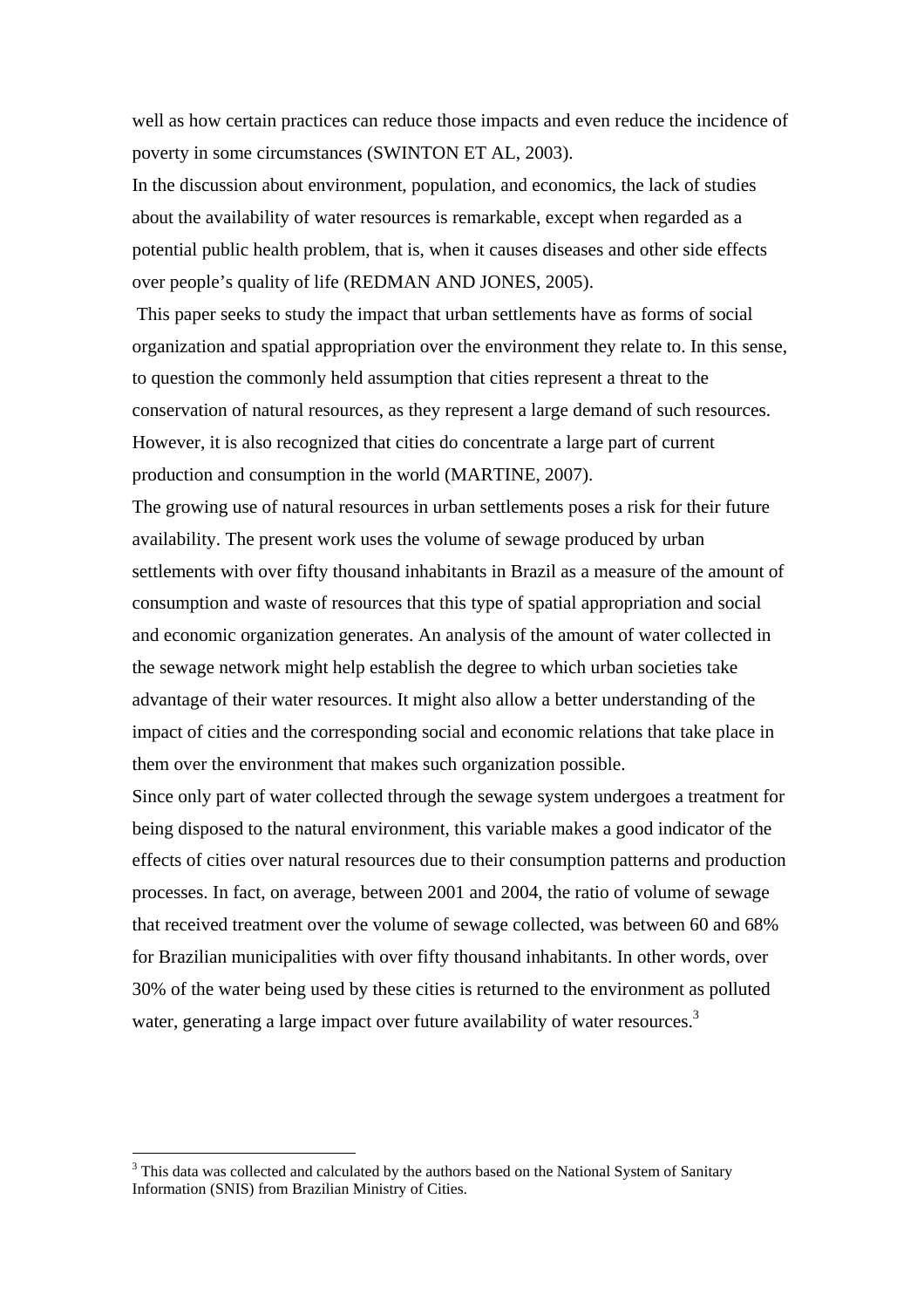FIGURE 1 Collected Sewage Volume (1000 m<sup>3</sup>/year). 2004

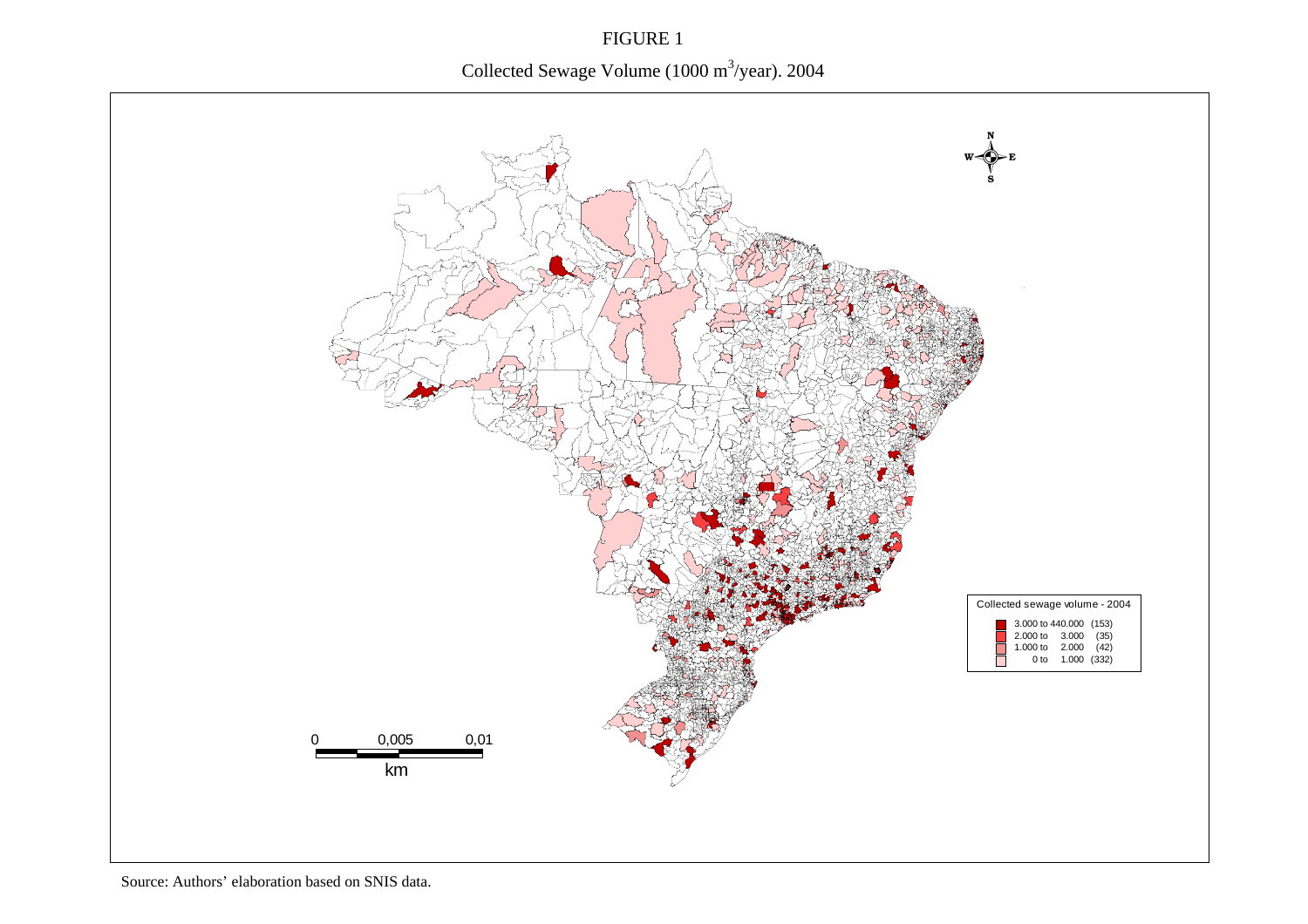Figure 1 shows us the volume of collected sewage in each Brazilian city with over fifty thousand inhabitants for the year  $2004<sup>4</sup>$ . The spatial pattern observed, as it would be expected, follows the Brazilian urbanization pattern, which indicates that the larger cities would generate a bigger volume of sewage.

This work does not pretend to engage in the debate over the existence of a limit on the natural resources available and its impact over the continuity of present forms of social organizations. Instead, it seeks to evidence how certain behaviors in specific social organizations as urban settlements that are apparently posing risks for future availability of resources, might, surprisingly represent, an efficient use of natural resources. As such, large cities could be considered as strategies for sustainability.

Using IPAT methodology (Impact = Population X Affluence X Technology), the present work pretends to establish the impact of population, affluence and technology over water resources in Brazil. The latter is measured as the volume of collected water through the sewage network in Brazilian cities with over fifty thousand inhabitants for the 2001-2004 period. The next section presents the model; the third section contains some methodological considerations. Finally, after showing the results, some final considerations are introduced.

#### The IPAT model

 $\overline{a}$ 

The IPAT model was initially proposed by Ehrlich and Holdren in the early seventies. The model tries to measure the impact of human activity over some natural resource. It considers that consequences of human actions over the environment are the result of the size of the population as well as their production and consumption styles. The equation of the model can be written as  $I(mpack) = P(opulation) X A(ffluence) X$ T(echnology), which shows that human effects over the environment, (I), are product of population size and distribution (P), the affluence or wealth (A), measured as *per capita*

GDP or consumption level, and of technology (T), represented by the unitary production level or the efficiency of production.

The focused impacts on IPAT models are those of long-lasting consequences. The environmental degradation considered occurs in long and continuous time periods, even

<sup>&</sup>lt;sup>4</sup> The year 2004 was chosen in this figure due to the bigger availability of data in this year. The cities in white are those with less than fifty thousand inhabitants or those that do have more than fifty thousand inhabitants but data was not available.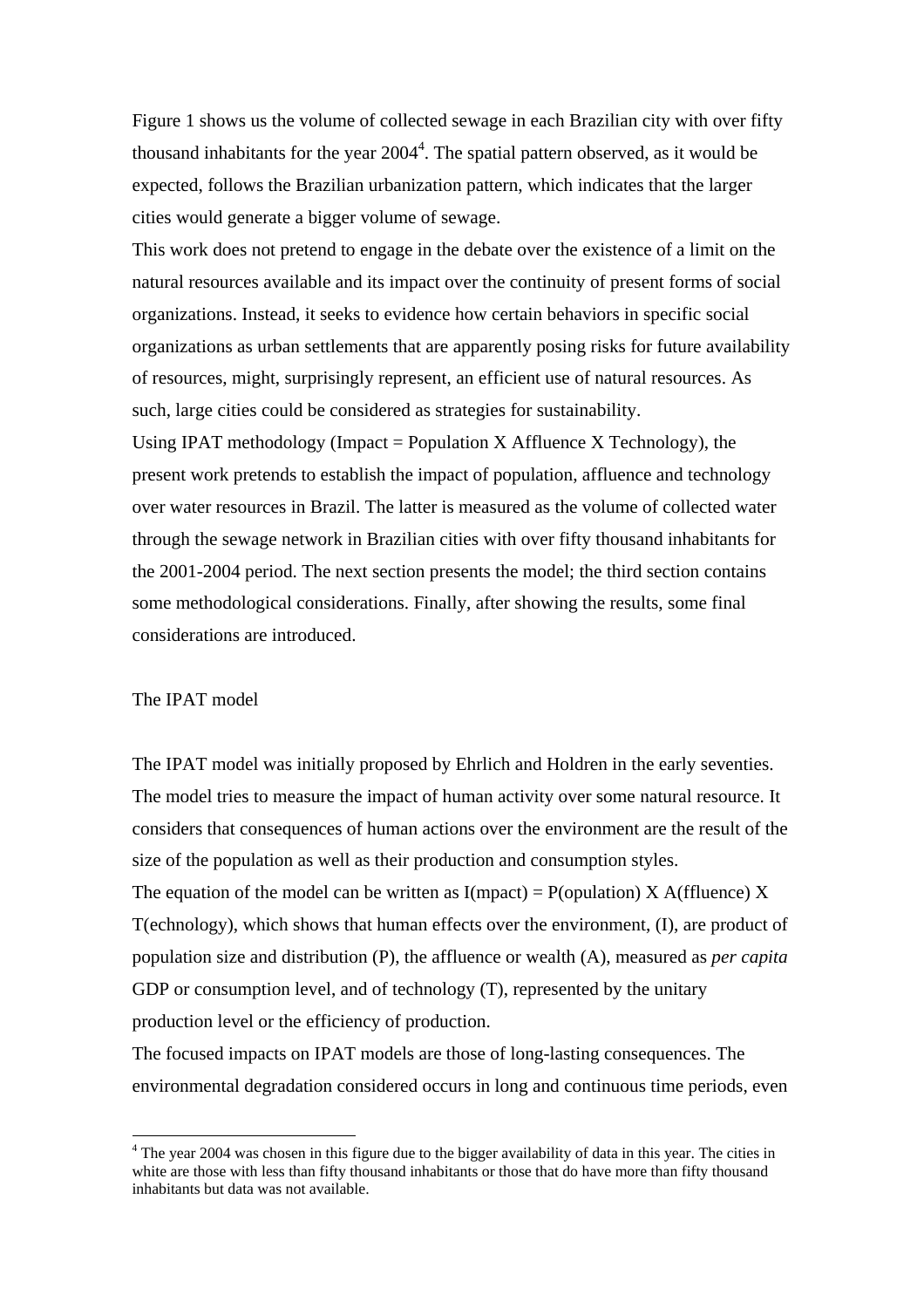if some events, such as oil spills and leaks, could have some considerable impacts over the environment in the short tem. (MCNICOLL, 2005)

The model considers that populations affect the environment not only because of their size, distribution, and growth rates, but also because of the particular habits of each social group. These effects are not independently generated; in fact, they are strongly related, making the functional form specific.

If the population, the way of life, and the technology were totally independent, it would be plausible to consider an additive relation among those variables over the resource use. Nevertheless, this is not a reasonable hypothesis, given the fact that more complex interactions among the variables exist.

People use of resources varies with available technology, but also with consumption standards, traditions, and other social variables, that, when considered in the interaction with the environment, generate some important interrelationships between human activities and the impacts themselves. (MCNICOLL, 2005)

The non-linearity of environmental relations must be seriously considered as estimation problems arise because of this. For that reason, it is highly recommended not to assume elasticities of one, and not to reduce into a linear model the complex interactions within the actual variables and their respective impacts (MCNICOLL, 2005)

Despite of the offered advantages given by the simplicity of the model (simple linear form and use of easily available variables), there are some arguments against the IPAT formulation. Commoner (1991) and Raskin (1995) argued that technological changes are more significant than population or affluence as determinants of pollution levels. Hynes (1993) emphasizes that beliefs and human behaviors are omitted from that formulation; Turner et al (1995), suggest that intensity of environmental change is strongly correlated with poverty rather than affluence, specially in developing regions. Another concerning issue is the application scale of the model: according to Turner et al (1995), the model is applicable to global environmental changes, but, when it is used to regional or local analysis, it ignores the impact of external factors.

Notwithstanding, despite of the limitations of IPAT models, they provide a useful tool for understanding the human impact over specific natural resources. They allow, for instance, to differentiate the factors included by the contexts or development levels. Among the work that uses IPAT formulation we found Commoner (1991), Raskin (1995), Dietz and Rosa (1994), and DeHart e Soulé (2000).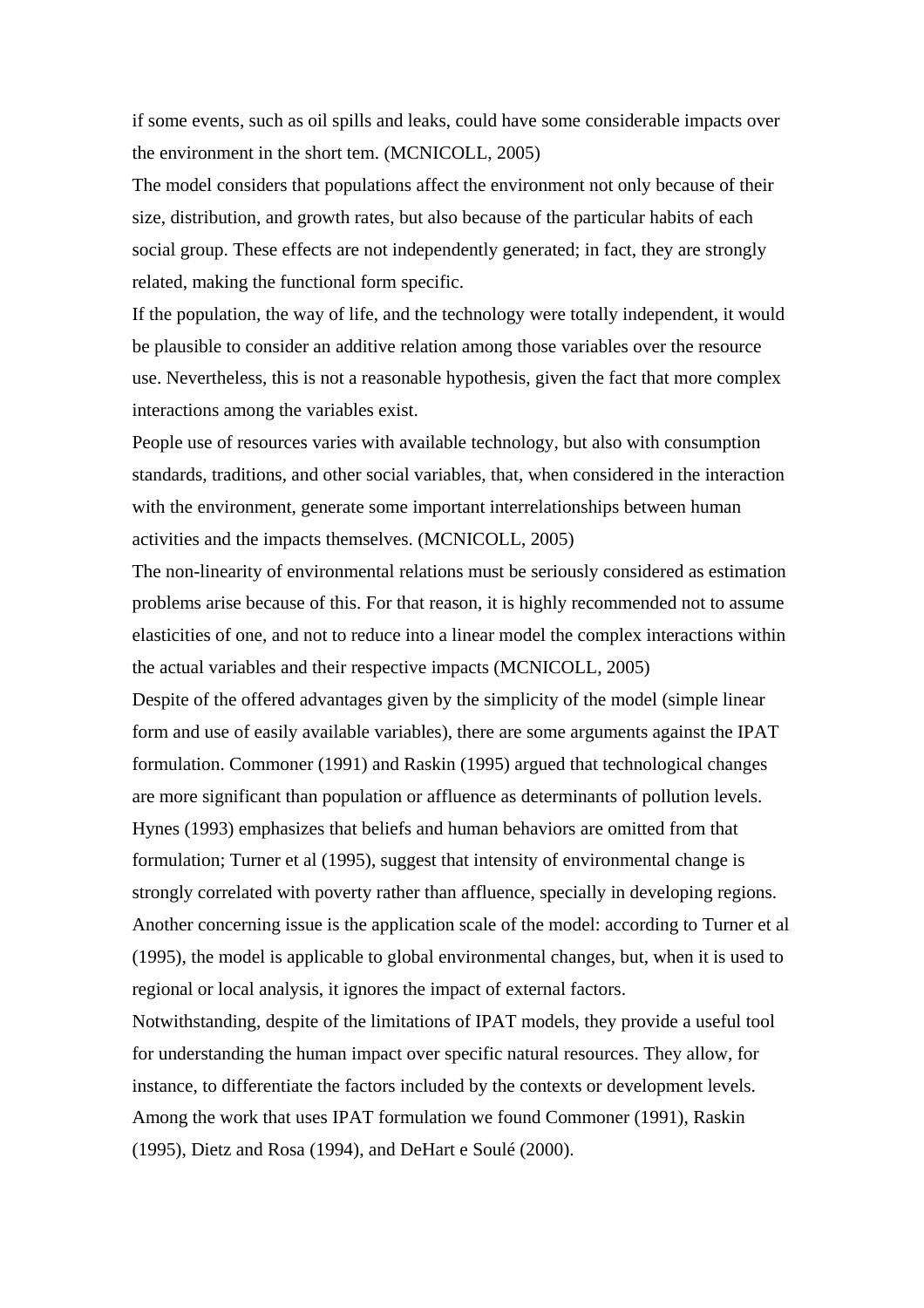The present work pretends to distance itself from the Malthusian debate, which reduces the discussion to the limited scope of the resources, or, through technological improvements, to its lack of boundaries. On the contrary, the use of an IPAT model, is linked to the idea that the protection of the environment requires more efficient production technologies, less waste, and finally a stable size of world population (HINRICHSEN e ROBEY, 2000).

#### Methodological Considerations

The present model, as mentioned before, belongs to the IPAT model family, which has a multiplicative functional form, in order to comprehend the complex relations that exist between socio-economic and socio-environmental factors. Because of this characteristic, a log-log formulation was chosen. The log-log transformation allows us to use the classical linear model in accordance to the multiplicative functional form of the independent variables.

The model was estimated by *POLS* (Pooled Ordinary Least Squares), fixed effects, and random effects. Some control variables were included in order to control for the inherent heterogeneity of Brazilian municipalities and also to reduce the problem of lack of information for some cities in some years (*attrition*).

Table 1 presents the variables used in the estimation and their respective sources. The dependent variable, related to the environmental impact, is the volume of collected sewage, defined by the National System of Sanitary Information, SNIS for the Portuguese acronym, from the Brazilian Ministry of Cities, as the "annual volume of sewage collected in the sanitarian system (generally, considered as being from 80% to 85% of the volume of consumed water in the sewage served area)"5 , measured in thousands of cubic meters per year  $(1000 \text{ m}^3/\text{year})$ .

The independent variables are the city's population size (P), *per capita* GDP (A), and industrial participation in the added value of the city's GDP (T). As control variables

<sup>&</sup>lt;sup>5</sup> Authors' free translation from the official document in Portuguese.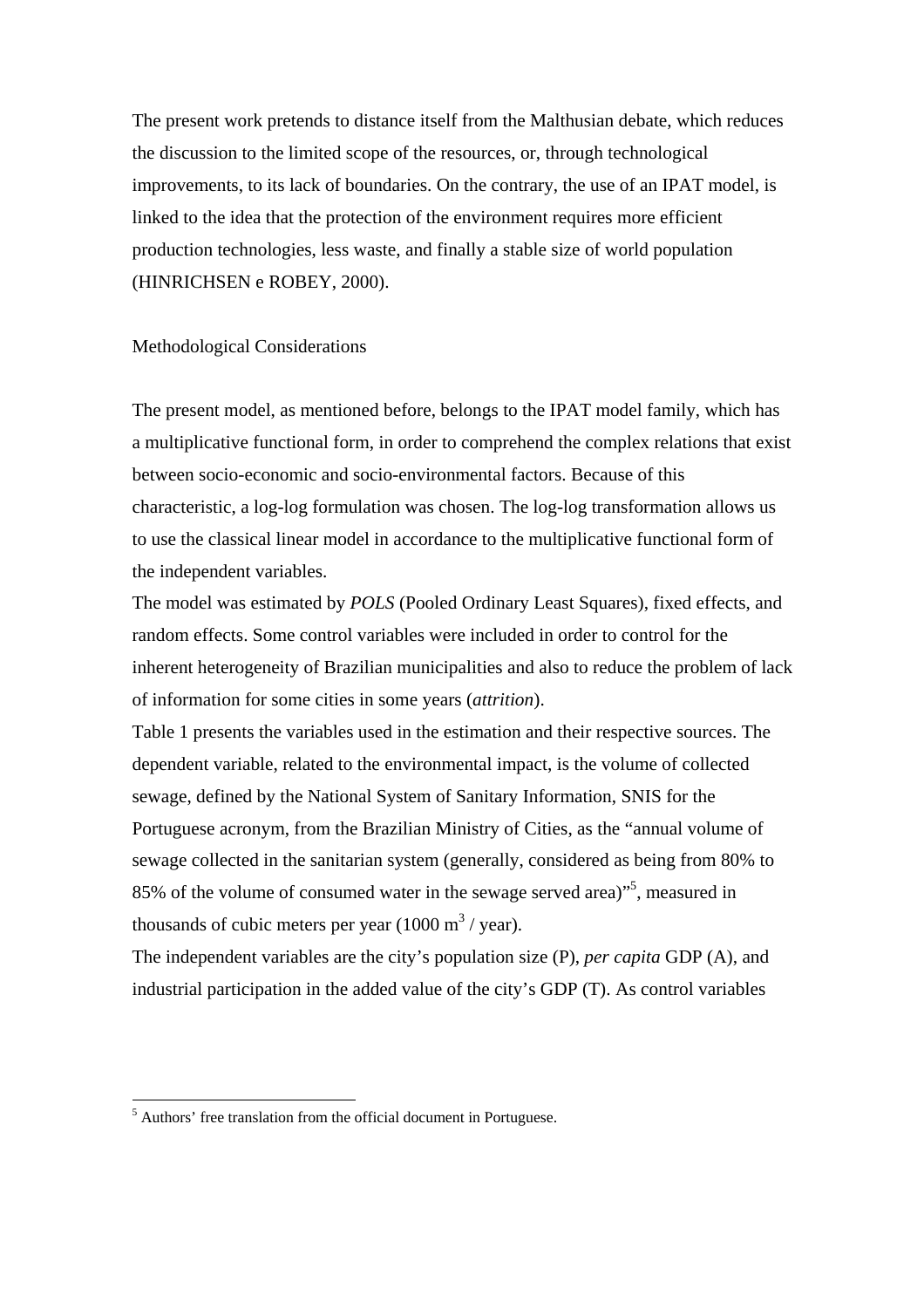the extension of sewage system $6$  and the mean practiced tariff of water and sewage were  $include^7$ .

| <b>IPAT MODEL VARIABLE</b> | <b>VARIABLE USED</b>                                            | <b>SOURCE</b>                                      |
|----------------------------|-----------------------------------------------------------------|----------------------------------------------------|
| ENVIROMENTAL IMPACT (I)    | Collected Sewage Volume                                         | SNIS – Ministry of Cities                          |
| POPULATION (P)             | City's Population size                                          | <b>Brazilian Statistical Bureau</b><br><b>IBGE</b> |
| <b>AFFLUENCE</b> (A)       | GDP per capita                                                  | <b>Brazilian Statistical Bureau</b><br><b>IBGE</b> |
| TECHNOLOGY (T)             | Industrial Participation in the City's<br><b>GDP</b>            | <b>Brazilian Statistical Bureau</b><br><b>IBGE</b> |
|                            | Sewage Network Extension (control<br>variable)                  | SNIS – Ministry of Cities                          |
|                            | Mean Practiced Tariff of Water and<br>Sewage (control variable) | SNIS – Ministry of Cities                          |

## TABLE 1

## Variables Used in the Model

The period under consideration begins in 2001 and ends in 2004. The period was chosen because of the limited availability of some data. All series presented many holes, and in order to solve the attrition problem, the period was restricted.

<sup>&</sup>lt;sup>6</sup> The extension of sewage system is defined by the SNIS as "Total length of sewage network, including collect networks, collectors and interceptors, and excluding intra-properties branches and impulsion line of pump system, operated by service provider at the end of the year" (Authors' free translation from the official document in Portuguese), measured in kilometers. . 7

 $\alpha$ <sup>7</sup> The indicator of mean practiced tariff is given by the ratio between the direct operational revenue of water and sewage over the total invoiced volume of water and sewage. The chosen indicator includes the networks of water and sewage because both of them are considered by the consumer in his choice of optimal consumption level.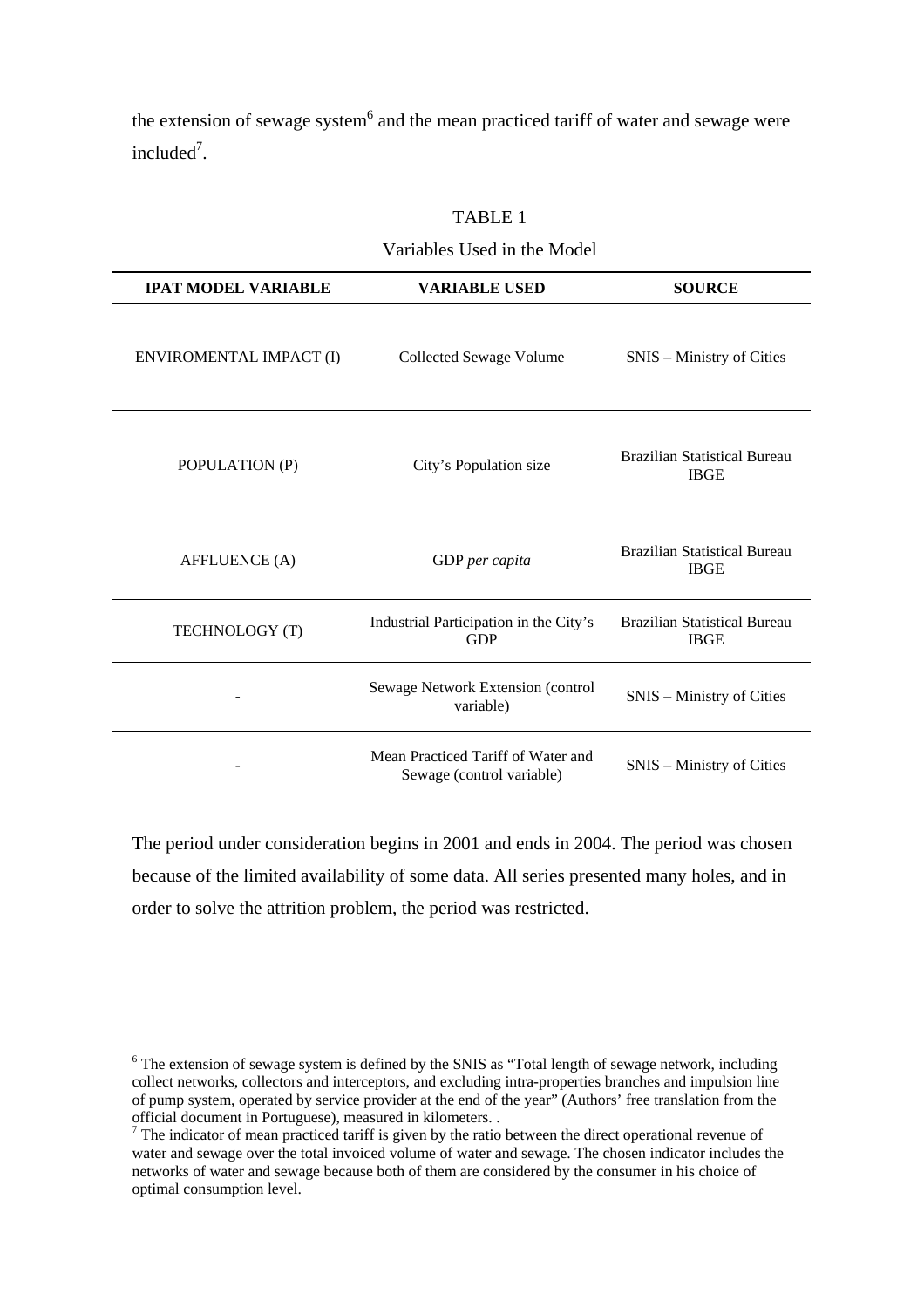## FIGURE 2



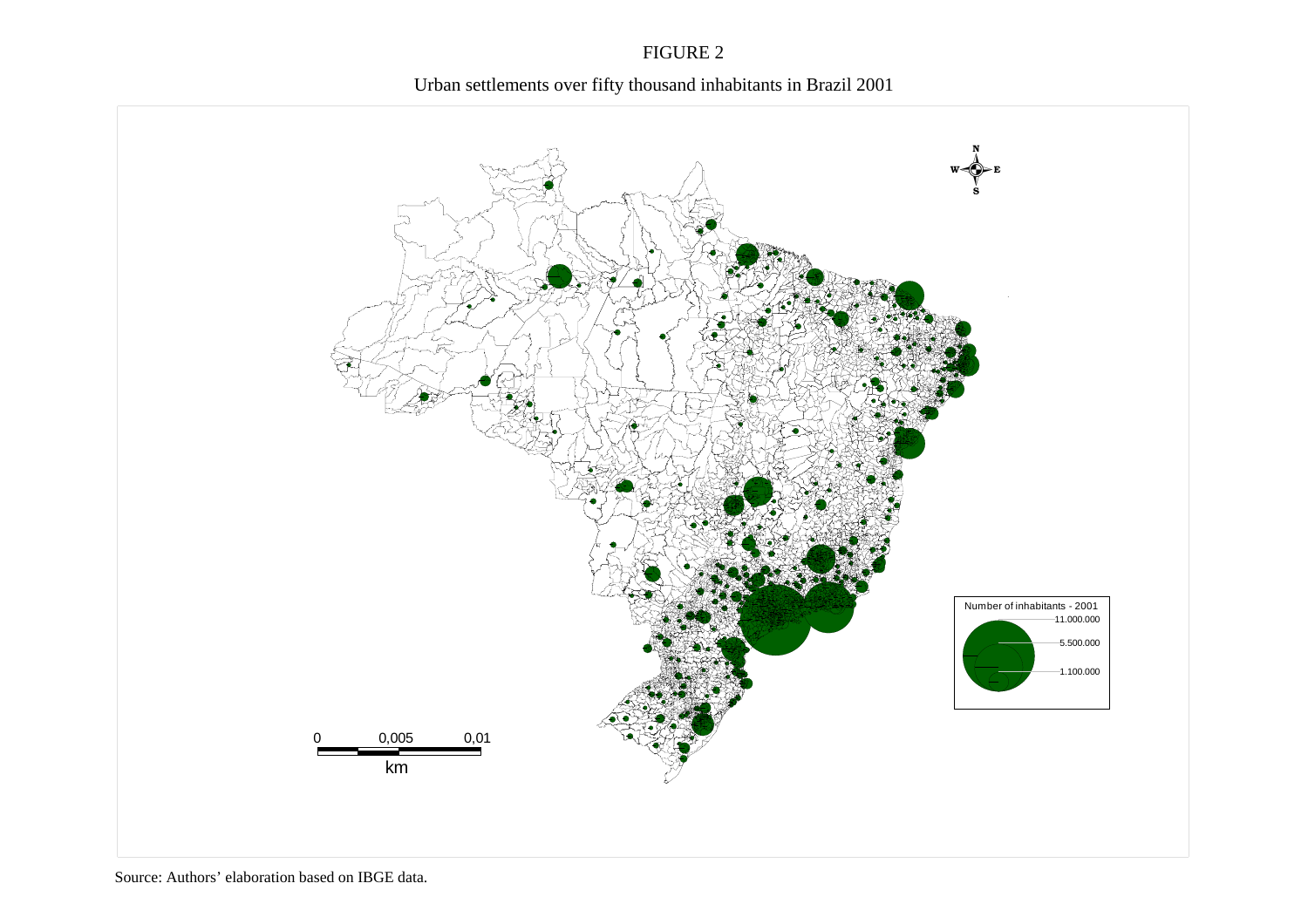The sample analyzed is made of Brazilian cities with a population larger than fifty thousand inhabitants in the year 2001, according to the Brazilian Statistical Bureau (IBGE) (Figure 2). The sample selection is justified as big urban settlements are places where the relations between human beings and natural resources are more intense, as a matter of the wider productive and reproductive activities that take place in those scenarios; in Brazil, particularly, this happened mainly in the coastal area, due to the pattern of urbanization in the country, usually given from the coast to the continent.<sup>8</sup> Furthermore, the lack of some data from SNIS for municipalities with a small number of inhabitants evidences the difficulty of working with these geographical units and the need of the enlargement of information systems for the regions located far away from the largest urban centers.

## Estimation and results

More than just allowing for the temporal analysis of several cross section data, the panel data analysis permits the control for non-observed heterogeneity in these units and a greater amount of data, helping reduce colinearity as well as allowing more variability among the independent variables. As a result, there is more efficiency and more degrees of freedom in the estimation.

In this particular case, colinearity is a problem among the independent variables, even if this colinearity is not severe (which would turn the estimation impossible). An analysis of correlation between the regressors shows that, the use of four temporal periods reduces the colinearity between them (compared with only one cross section). This justifies the use of panel data in this work. Table 2 shows the correlations between the regressors for the four time periods considered.

#### TABLE 2

|                                 | ln(population) | $ln(GDP$ per<br>capita) | ln(industrial<br>participation) | ln(network) | ln(tariff) |
|---------------------------------|----------------|-------------------------|---------------------------------|-------------|------------|
| ln(population)                  | 1,00           |                         |                                 |             |            |
| $ln(GDP$ per capita)            | 0,21           | 1,00                    |                                 |             |            |
| ln(industrial<br>participation) | 0,10           | 0.58                    | 1,00                            |             |            |
| ln(network)                     | 0.47           | 0,28                    | 0,23                            | 1,00        |            |

#### Correlation matrix between regressors

8 About Brazilian urbanization, see Santos (1993)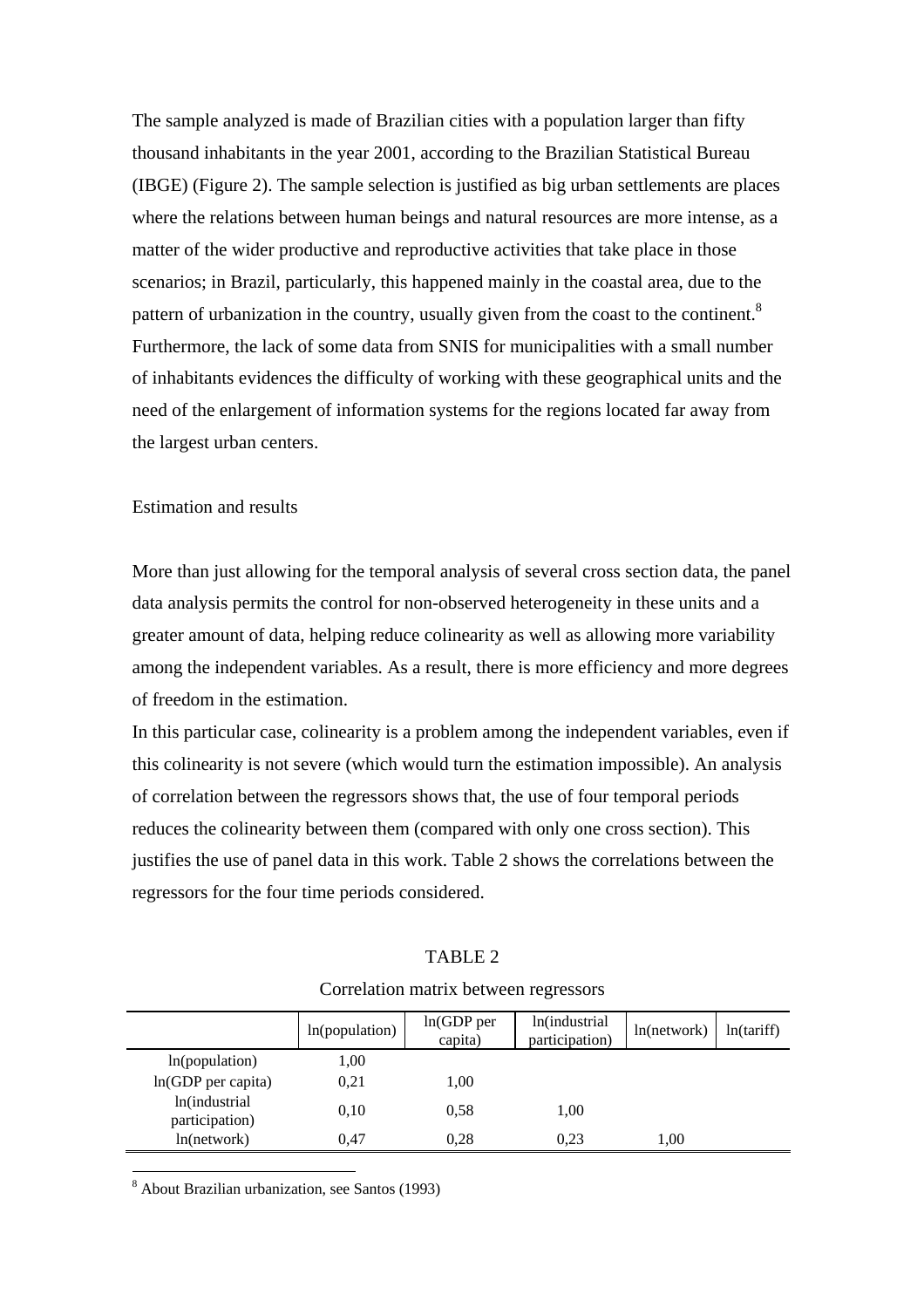| ln(tariff)                       | $0.01\,$ | 0, 41 | 0.07 | $\sim$<br>$-U, ZZ$ | .00 |
|----------------------------------|----------|-------|------|--------------------|-----|
| Authors' elaboration.<br>Source: |          |       |      |                    |     |

Among the main difficulties found in panel data estimation are the measurement errors, and the attrition problem (inexistence of data for cross section units in some time periods). These problems can led to biased estimations, compromising the model interpretation.

In the data used, a lack of information problem was noticed for the SNIS variables. This problem concerns, mainly, the small municipalities all over the country and specially those from the states of Minas Gerais and São Paulo<sup>9</sup>. The strategies used for minimizing the attrition problem were 1) including some dummy variables in the regressions in order to control for the states of São Paulo and Minas Gerais attrition problems.

First, Pooled Ordinary Least Squares – POLS – was estimated for the present model. Table 3 displays information about the results of the POLS estimation. The first column presents the simple estimation, the second one, the White robust estimation, and the third uses also White robust estimation but weighting by the number of observations of each cross section. The robust estimation of standard errors was necessary, after the high autocorrelation showed by the residuals $^{10}$ .

## TABLE 3

#### *POLS* estimations results

Dependent variable: Ln (collected sewage volume)

|                                 | (1)        | (2)        | (3)       |
|---------------------------------|------------|------------|-----------|
| Ln(population)                  | $0.133**$  | 0.133      | 0.133     |
|                                 | (0.054)    | (0.101)    | (0.155)   |
| Ln(GDP <sub>per</sub> capita)   | $0.280***$ | $0.280***$ | $0.280**$ |
|                                 | (0.079)    | (0.084)    | (0.133)   |
| Ln(industrial<br>participation) | $-0.100$   | $-0.100$   | $-0.100$  |

<sup>&</sup>lt;sup>9</sup> Among the municipalities with more than fifty thousand inhabitants, the state of Minas Gerais corresponds to 12.7% of missing data for "collected sewage volume", 13.6% of missing data for "sewage network extension", and 11.5% for "mean practiced tariff of water and sewage". For the state of São Paulo, these values are 13.5%, 13.8%, and 11.5%, respectively.

 $\frac{10}{10}$  In order to test for autocorrelation of residuals, the original model was regressed including as independent variable the first lagged residuals to test the significance of this parameter. The lagged variable was significant at 1% level, indicating the presence of serial autocorrelation. The standard errors of this regression were estimated by White matrix, so the test is robust to heteroskedasticity. Furthermore, the test is not dependent of strict exogeneity between the regressors and the residuals. No test was made for heteroskedasticity of residuals because, if this is a problem of the sample, it is already corrected by the robust estimation of standard errors.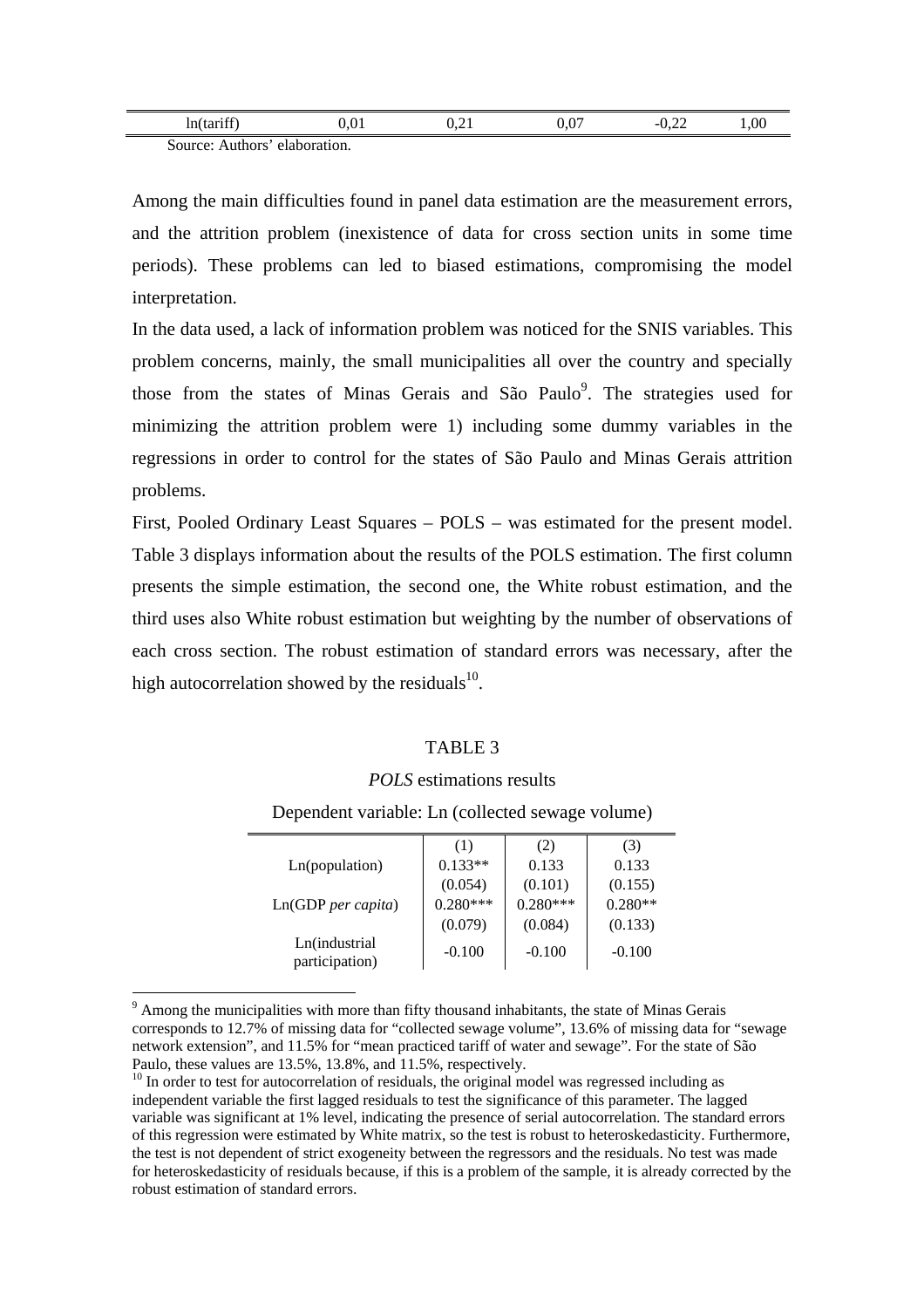|                                                                                        | (0.106)     | (0.095)     | (0.149)     |  |
|----------------------------------------------------------------------------------------|-------------|-------------|-------------|--|
| Ln(network)                                                                            | $1.169***$  | 1.169***    | 1.169***    |  |
|                                                                                        | (0.015)     | (0.033)     | (0.050)     |  |
| Ln(tariff)                                                                             | $-0.019$    | $-0.019$    | $-0.019$    |  |
|                                                                                        | (0.098)     | (0.071)     | (0.095)     |  |
| MG                                                                                     | 0.054       | 0.054       | 0.054       |  |
|                                                                                        | (0.140)     | (0.135)     | (0.185)     |  |
| SP                                                                                     | $0.207*$    | 0.207       | 0.207       |  |
|                                                                                        | (0.111)     | (0.164)     | (0.259)     |  |
| 2002                                                                                   | $-0.120$    | $-0.120$    | $-0.120*$   |  |
|                                                                                        | (0.128)     | (0.120)     | (0.069)     |  |
| 2003                                                                                   | $-0.353***$ | $-0.353***$ | $-0.353***$ |  |
|                                                                                        | (0.125)     | (0.123)     | (0.128)     |  |
| 2004                                                                                   | $-0.376***$ | $-0.376***$ | $-0.376***$ |  |
|                                                                                        | (0.123)     | (0.122)     | (0.110)     |  |
| Constant                                                                               | $-2.190**$  | $-2.190$    | $-2.190$    |  |
|                                                                                        | (0.916)     | (1.470)     | (2.297)     |  |
| <b>Observations</b>                                                                    | 1304        | 1304        | 1304        |  |
| R <sub>2</sub>                                                                         | 0.90        | 0.90        | 0.90        |  |
| $\bigcap L$ . $\bigcap L$ is dead $\bigcap_{i=1}^{n}$<br>المائم مالطا وواودها والمنافذ |             |             |             |  |

Obs.: Standard Errors in parenthesis

\* significant at 10%; \*\* significant at 5%; \*\*\* significant at 1%

Source: Authors' elaboration

The only variable of IPAT model that was significant after POLS estimation was GDP *per capita*: a 1% increase in the GDP *per capita* indicates an increase in 0.28% of polluted water. The coefficient of population was significant in the first estimation, but lost that significance after the robust estimations. The technology variable, was not significant in any estimation. The parameter of the control variable "sewage network extension" was significant in the three cases.

By using this method for estimating the model, the existence of economies of scale regarding urban settlements evidences the impact over the environment that this type of social organization involves. The main contribution of this paper is to establish that an increase in population in cities causes a less than proportional impact over the environment. In other words, increases in population has a less-than-one elasticity over water resources. Therefore, the concentration of economic activities in large urban settlements might actually be helping reduce the environmental impact that such increases in production through increases in population might have outside cities. The 2002 year dummy passed from not significant to significant after the robust estimation, indicating that the human impact over the water resources was modified, becoming less intense than in the year 2001. This means that, if no autocorrelation of residuals is considered, the time dimension seems to affect the estimated relation.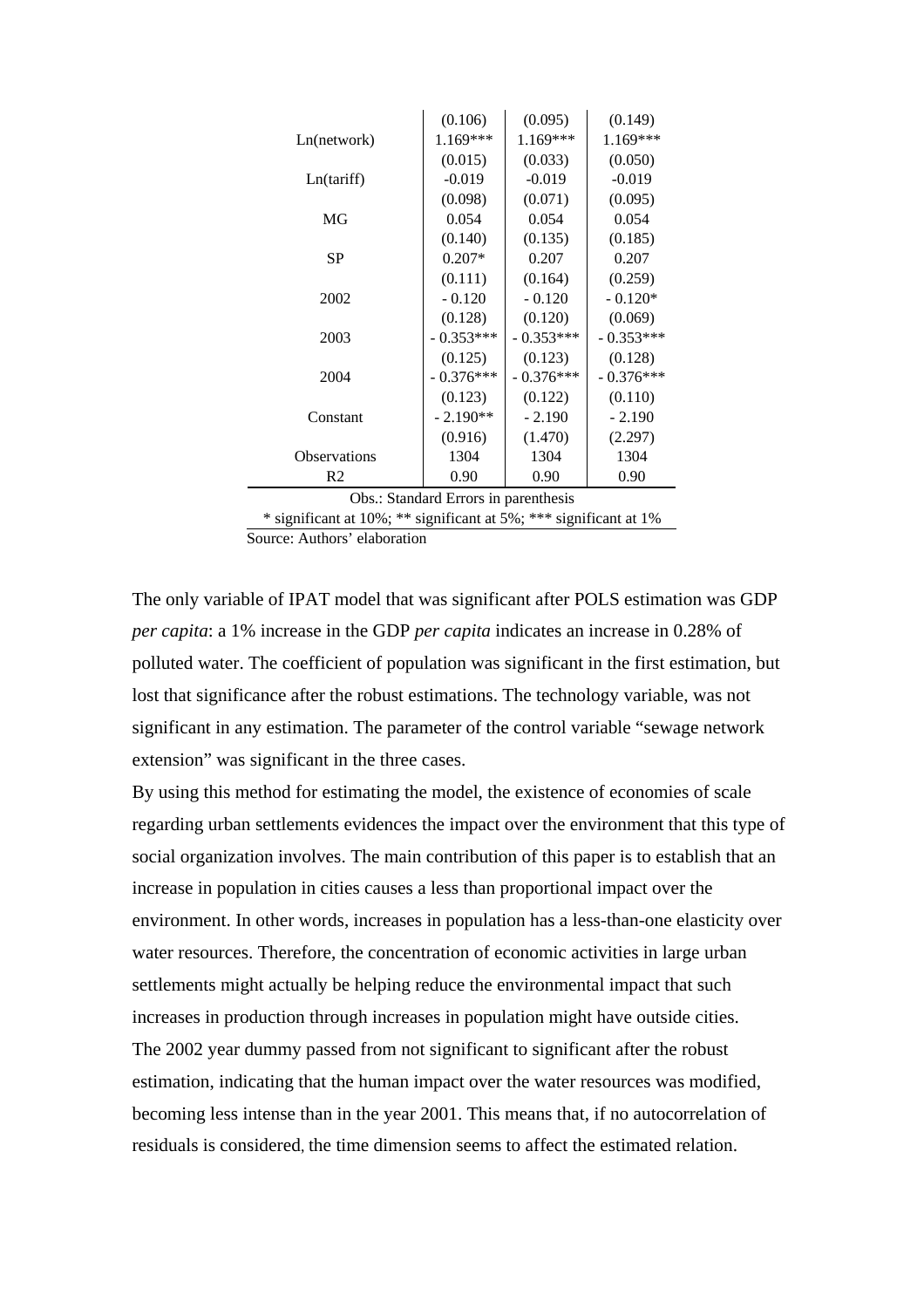Moreover, the year's dummies indicate that, on average, the impact over water resources decrease over time. This issue will be considered later, when some commentaries will be proposed including the results of the other estimations. When the existence of non-observed heterogeneities is suspected in the cross section residuals, the estimation by fixed and random effects is considered as an option. This could be the case in the estimation showed in Table 3, because the sample of Brazilian municipalities is very heterogeneous, and a series of cultural, political, and historical characteristics could affect the dependent variable and are not being considered as independent variables in the model.

The fixed and random effect estimation allows to deal with the non-observed effects in the regression. In the case of fixed effects, it is assumed that, the non-observed effect are correlated with the regressors for each cross-section. On the other hand, in the random effects estimation, the non-observed component is considered as a random variable, independent from the regressors.

An inherent problem of fixed effects estimation is the small variability of independent variables in the period studied. In this case, the estimations by fixed effects might be inaccurate, given the difficulty to make the difference between the effect of these variables and the non-observed effect (WOOLDRIDGE, 2002). Furthermore, the estimation by fixed effects does not allow the use of variables that are constant in time, because the effect of these variables would be eliminated as well, with the non-observed effect (WOOLDRIDGE, 2002). The absence of the control dummies for the states of Minas Gerais and São Paulo in the fixed effects estimation, means that the attrition problem would not be reduced, compromising the confidence of the estimative.

| ABL. |
|------|
|------|

|                                 | (1)        | (2)        | (3)        |
|---------------------------------|------------|------------|------------|
| Ln(population)                  | 1.572      | 1.572      | 1.572      |
|                                 | (1.095)    | (1.134)    | (1.209)    |
| $Ln(GDP$ per capita)            | 0.093      | 0.093      | 0.093      |
|                                 | (0.197)    | (0.186)    | (0.194)    |
| Ln(industrial<br>participation) | 0.144      | 0.144      | 0.144      |
|                                 | (0.218)    | (0.148)    | (0.165)    |
| Ln(network)                     | $0.697***$ | $0.697***$ | $0.697***$ |
|                                 | (0.025)    | (0.133)    | (0.147)    |
| Ln(tariff)                      | $-0.188*$  | $-0.188$   | $-0.188$   |

# Fixed effect estimation results Dependent variable: Ln(Collected sewage volume)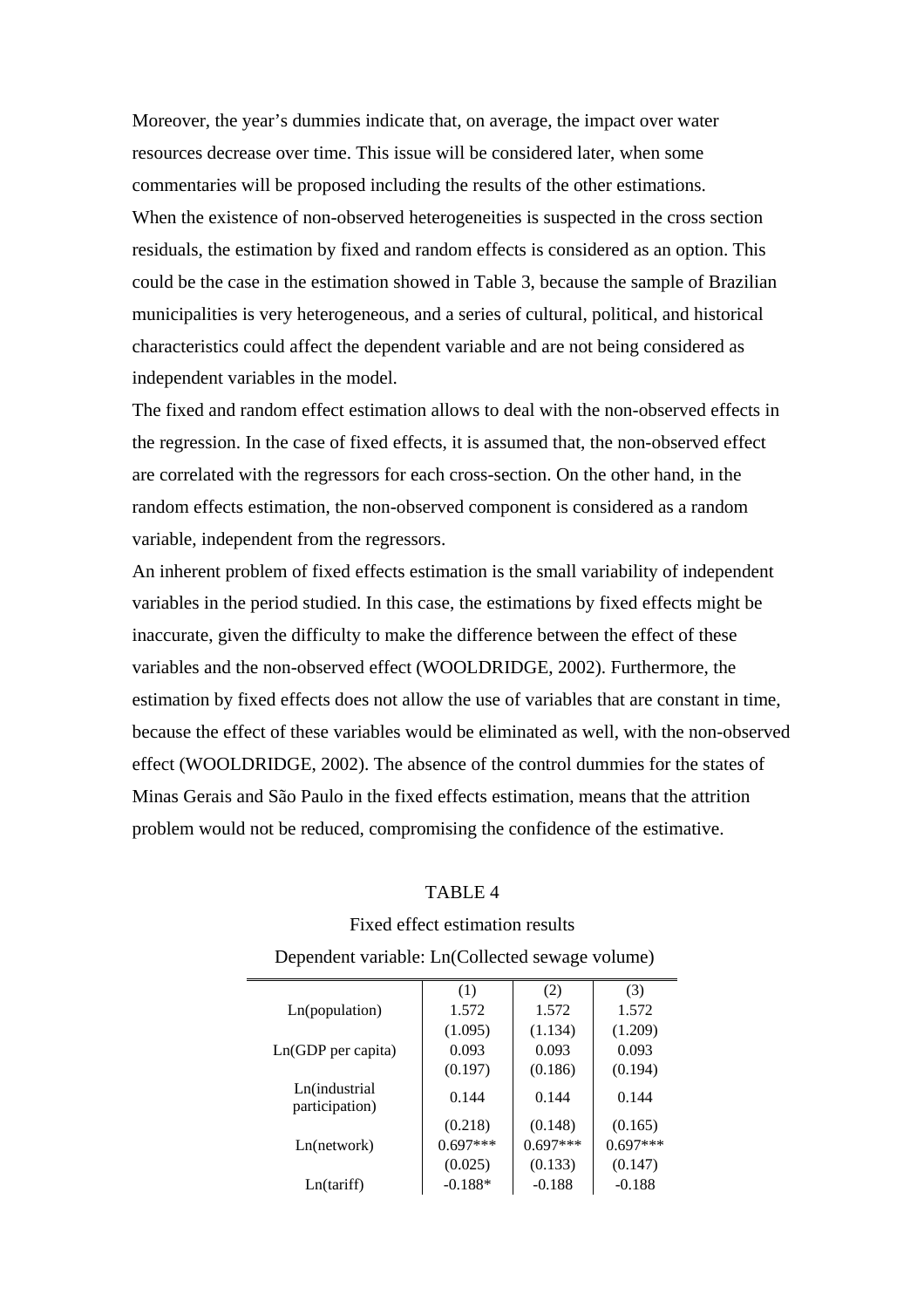|                                      | (0.109)   | (0.159)   | (0.161)   |
|--------------------------------------|-----------|-----------|-----------|
| Constant                             | $-15.982$ | $-15.982$ | $-15.982$ |
|                                      | (12.132)  | (13.290)  | (14.210)  |
| <b>Observations</b>                  | 1304      | 1304      | 1304      |
| R <sub>2</sub>                       | 0.50      | 0.50      | 0.50      |
| Obs.: Standard Errors in parenthesis |           |           |           |

\* significant at 10%; \*\* significant at 5%; \*\*\* significant at 1%

Source: Authors' elaboration

Table 4 presents the regression estimates with fixed effects. None of the IPAT model variables were significant in any of the three estimations. Only the control variable "Sewage collection network" was significant in all the three cases. The estimation of standard errors by the Newey – West matrix is justified by the result obtained in the test of auto – correlation of residuals: when regressed over their own lags, the parameter was significant at 1%, confirming the serial auto – correlation $^{11}$ .

## TABLE 5

# Random Effects Estimation Results

|                                                               | (1)         | (2)         | (3)         |
|---------------------------------------------------------------|-------------|-------------|-------------|
| Ln(population)                                                | $0.520***$  | $0.520***$  | $0.520***$  |
|                                                               | (0.096)     | (0.197)     | (0.200)     |
| Ln(GDP per capita)                                            | $0.293***$  | $0.293**$   | $0.293**$   |
|                                                               | (0.109)     | (0.127)     | (0.137)     |
| Ln(industrial<br>participation)                               | 0.177       | 0.177       | 0.177       |
|                                                               | (0.144)     | (0.122)     | (0.136)     |
| Ln(network)                                                   | 1.005***    | $1.005***$  | 1.005***    |
|                                                               | (0.017)     | (0.061)     | (0.075)     |
| Ln(tariff)                                                    | $-0.347***$ | $-0.347***$ | $-0.347***$ |
|                                                               | (0.090)     | (0.116)     | (0.133)     |
| MG                                                            | 0.333       | 0.333       | 0.333       |
|                                                               | (0.244)     | (0.284)     | (0.275)     |
| SP                                                            | $0.857***$  | $0.857***$  | 0.857***    |
|                                                               | (0.197)     | (0.306)     | (0.310)     |
| Constant                                                      | $-6.613***$ | $-6.613**$  | $-6.613**$  |
|                                                               | (1.449)     | (2.871)     | (2.886)     |
| Observations                                                  | 1304        | 1304        | 1304        |
| R <sub>2</sub>                                                | 0.50        | 0.50        | 0.50        |
| $\Omega$ <sub>be</sub> $\cdot$ Standard arrors in paranthosis |             |             |             |

Dependent variable: Ln(Collected sewage volume)

Obs.: Standard errors in parenthesis

\* significant at 10%; \*\* significant at 5%; \*\*\* significant at 1%

Source: Authors' elaboration

 $11$  As in the POLS estimation, the heteroskedasticity problem was solved by the robust estimation.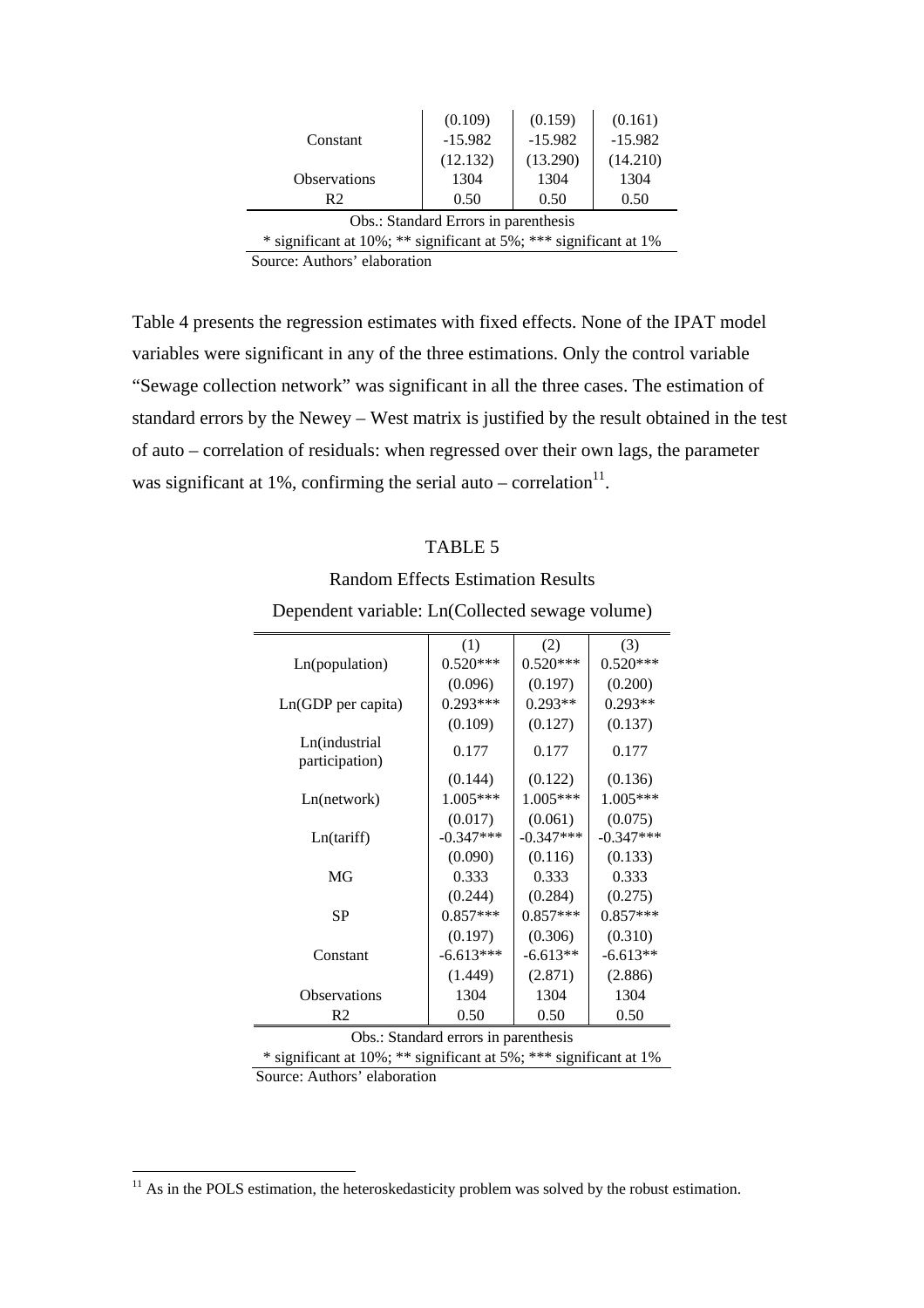Table 5 reports the results of random effects estimation. In this case, the parameters of the IPAT model variables, referring to population and affluence were significant. Here, the variable that seems more important for explaining sewage production is population: an increase of 1% in population size, indicates an increase of 0.52% in the collected sewage volume. In the case of GDP *per capita*, this value is 0.29%. The technology variable was not significant in any of the estimations. In fact, this variable does not seem to explain the dependent variable.

Opposite to the results found in the POLS estimation, population size seems to have greater effects over sewage production than GDP per capita. This result evidences the need to understand both variables as main factors in the determination of the use of water resources.

Production processes and population size have a significant role when analyzed together due to the complementary nature of their relationship established not only by classic economic theory but also in the different interactions that they imply for social organization.

When first considered, increases in population size would have a more than proportional impact over the environment, mainly because, although production is carried out by only a small part of the population, it has an effect as a whole through the consumption patterns entailed in their current habits, norms and life styles. Hence, when considering population, one can establish a direct and an indirect effect. However, analyzing these two impacts independently clearly show the tendency that was previously exposed regarding the efficiency in the use of resources of concentration in urban settlements. This result could mean that concentration in cities might help reduce the impact that individuals might pose over the environment.

The control variables were statistically significant: the collected sewage volume grows with the sewage collection network, showing the same results as in the other estimations, and decreases with the tariff value. When regarding the state dummies, the one corresponding to São Paulo, was significant in the three cases while the Minas Gerais one was not. The parameter indicates that São Paulo is 85% above the mean of the country in the sewage collection volume.

The fact of São Paulo having more than a fifth of Brazilian population, as well as around a third of the Brazilian GDP, makes its impact more intense and significant as a whole, than the other states, in particular, Minas Gerais which also has a big attrition problem. Nevertheless, the difference in the parameters of both state control variables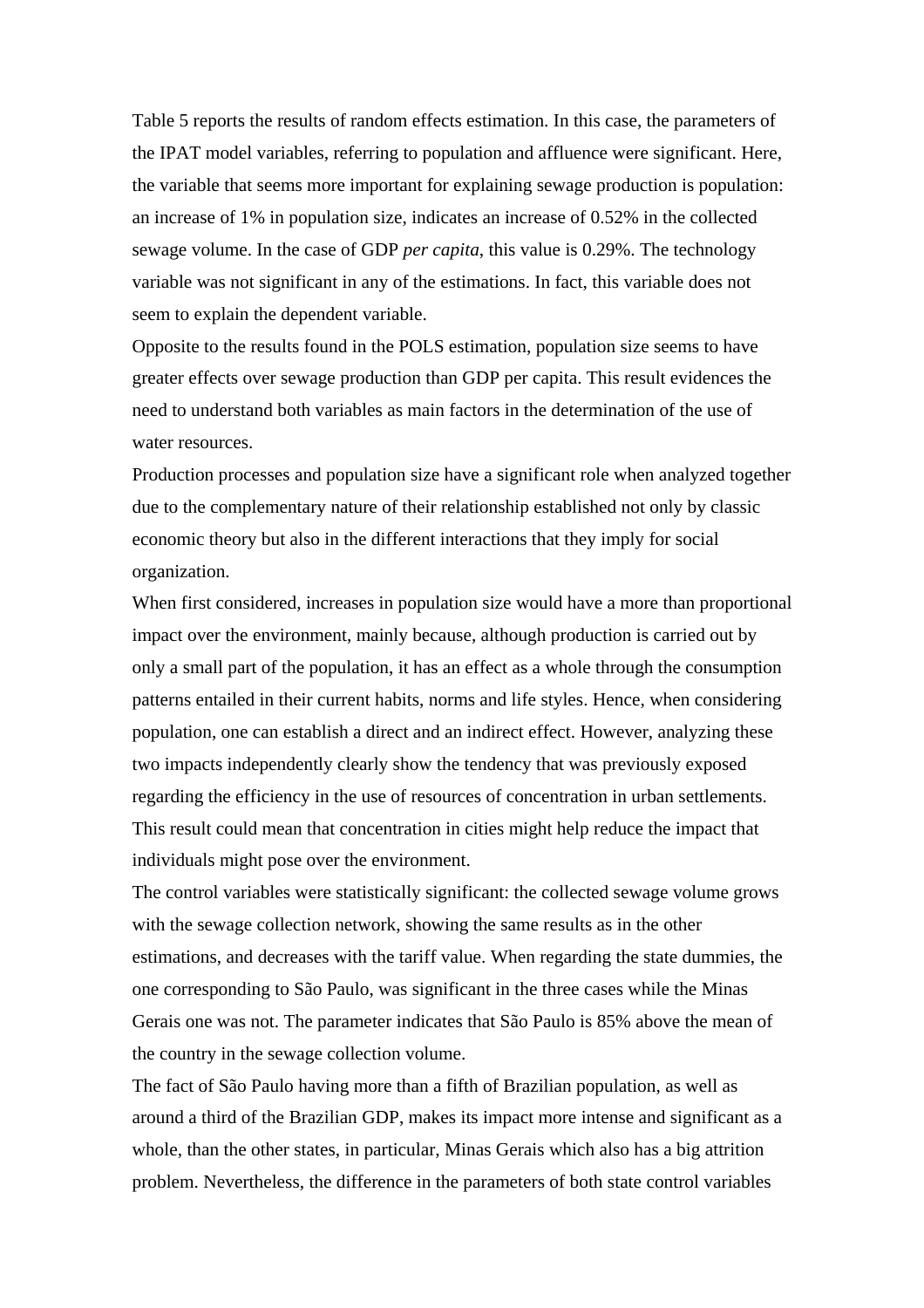would mean that the impact that São Paulo causes, is much larger and important than that from the state of Minas Gerais.

Again, the autocorrelation test of residuals rejected the null hypothesis, justifying the robust estimation of standard errors. However, this did not affect the significance of the parameters. A Hausman test was made in order to compare the fixed and random effects models which did not reject the null hypothesis that both of them are not statistically different from one another, so random effects was chosen because it's estimates are more consistent.

The random effects model allowed for the use of control variables to reduce the attrition problem. Moreover, it did not have the estimates compromised with the low variability of the data. Notwithstanding, a hypothesis of random effect estimation is that the non – observed effects must be random variables, not correlated with the regressors. If we consider that cultural, historical, and political characteristics do not present a systematic correlation standard with the independent variables in the model, the fixed effects estimation is preferable, because its results are more consistent than the POLS ones.

#### Discussion

Commonly, cities are branded as locus of great environmental problems due to the massive use of resources that their existence entails, but also, due to the important changes they produce in their surroundings. The emblematic example of the former situation is the atmospheric contamination caused by pollution coming from vehicles and industries. At this point, it is important to point out that the city has also been considered as a successful form of social organization and spatial appropriation as it has been able to continuously provide better conditions for its settlers and to concentrate nearly half of the world's population (UNITED NATIONS, 2006 in MARTINE, 2007) This is not a coincidence since those improvements are more effectively and efficiently adopted in urban settlements as the agglomeration of people reduces transaction costs (JACOBS, 1969; PRED, 1966). The efficiency in the dissemination of new productive techniques or new forms of social organization can also be translated to the environmental field when considering the form of spatial appropriation and social organization entailed in large urban settlements. The environmental effects are also characterized by this type of *efficiency* as the per capita impact decreases in large urban settlements as opposed to smaller ones.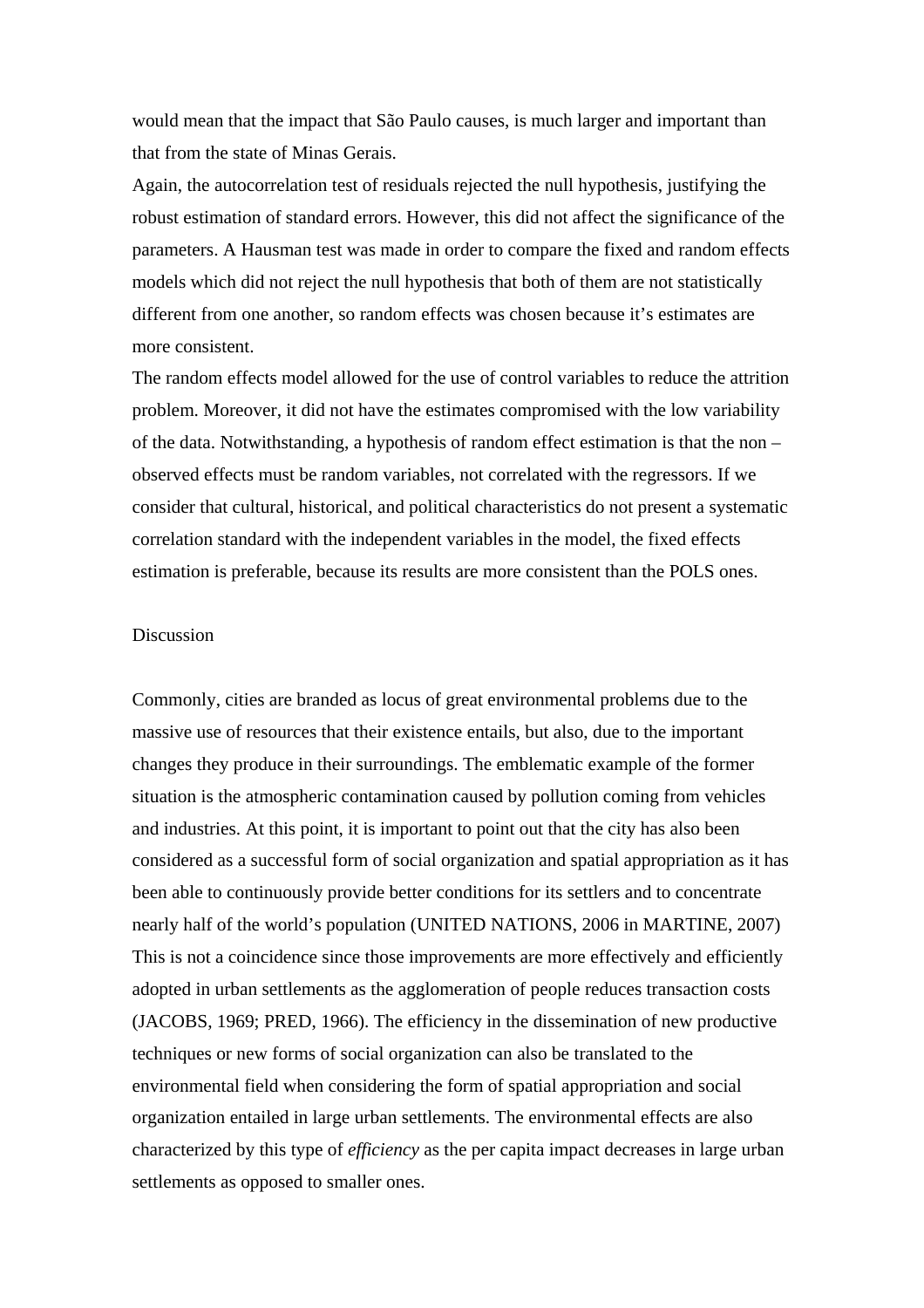The present work evidences this kind of "efficient" impact as the results obtained when measuring the impact of demographic and economic variables evidence a certain degree of economic efficiency. As the environmental impact over water resources is less than proportional to increases in the variables formerly mentioned, the hypothesis of environmental efficiency in Brazilian urban conglomerations is supported. At this point, it is important to mention that econometric results must be understood as partial approximations that allow the authors to gain some insight into a situation. The empirical results are not to be thought of as conclusive remarks for demonstrating the hypothesis. On the contrary, the authors are aware that the empirical results help formulate more and better questions and further the analysis and reflection upon the subject. As a consequence, the authors consider that the issue that goes beyond the actual empirical results of the present work is the relationship between cities as specific forms of spatial appropriation and the development of productive processes that allow for an efficient use of available resources in terms of sustained economic development, appropriate living conditions for its settlers. Certainly, this isn't a minor challenge. It requires the coordination of the proper authorities in diverse fields, since as was mentioned before, the complementary nature of these areas is the key to understanding the problem and generating effective solutions without sacrificing development in any of the other fields.

In a developing country like Brazil, that owns a great part of the world's water resources, the approach of this work is particularly relevant as policymaking is still a subject that requires further development, specially regarding the execution of broad strategies that address the different levels and fields that make up the problem. The task of developing effective and efficient cities in terms of economic development and environmental sustainability requires the improvement of reliable information systems and an institutional strengthening that establish an appropriate framework for policymaking, which should address the way to a better use of available resources by urban settlements. We do not attempt to support the argument of a indiscriminate or uncontrolled growth of small cities. On the contrary, such institutional and information system enlargement would permit the achievement of the efficiency levels in the use of natural resources observed in large cities by carrying out appropriate strategies according to the size of such cities.

Such strategies should incorporate the specific characteristics of the natural resources available to those cities. In that way, the development process established for those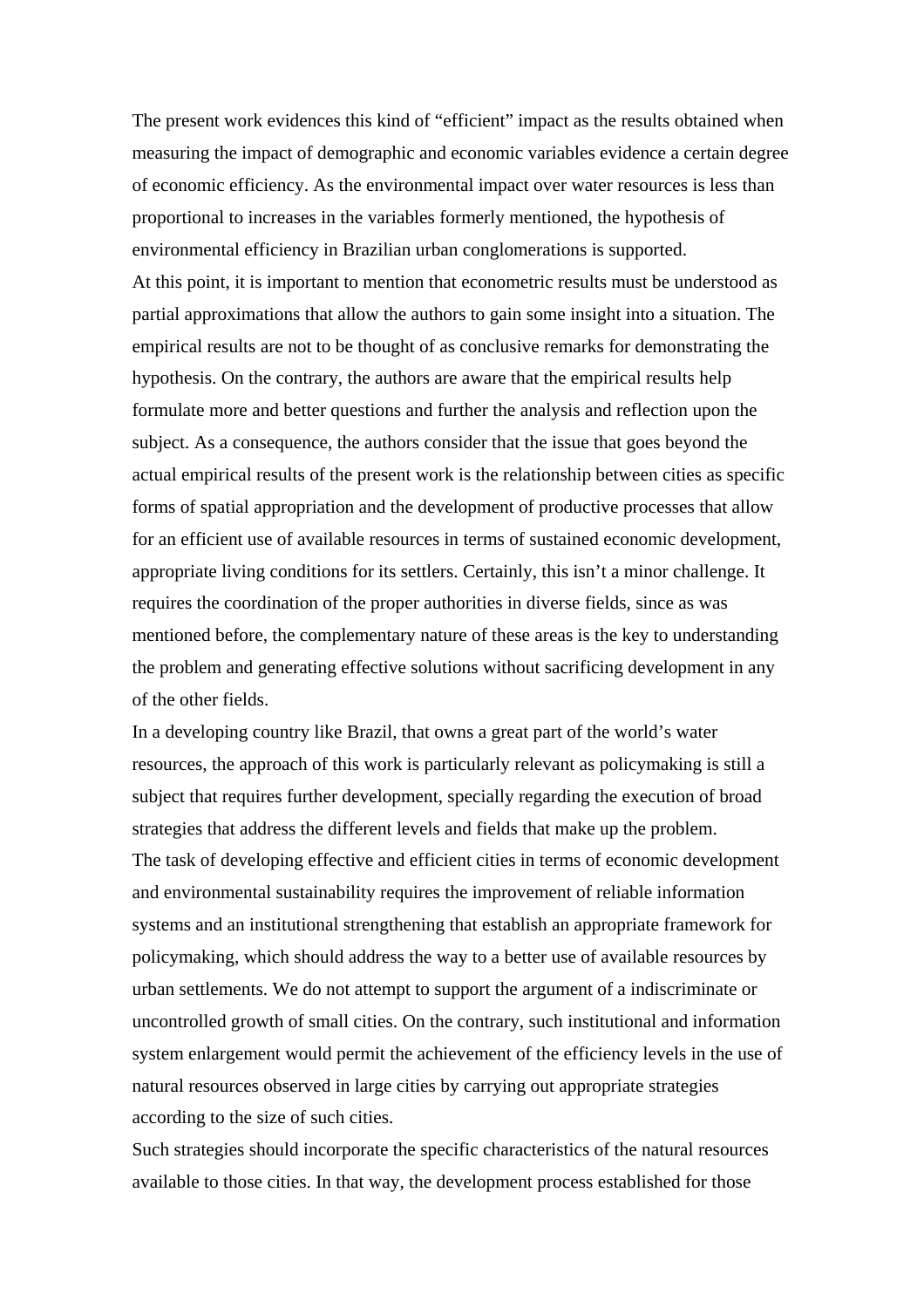cities could have a reduced impact over the environment and the natural resources available without jeopardizing the social and economic development of those settlements.

Even though the sustainable development of the settlements still in development process is being addressed by policy makers, the reduction of the impacts being caused by large urban settlements should be considered as well. Although the latter show a greater degree of efficiency than the small urban settlements, the environmental impact of these settlements is undeniable and requires rapid strategies for its reductions.<sup>12</sup> Therefore, as shown, spatial appropriations can have different types and dimension of impacts over the water resources they depend on. However, it becomes necessary to establish utilization patterns and standards for the available resources in the process of appropriation in order to lengthen their availability without disturbing current use of social groups benefiting from them.

### Final considerations

 $\overline{a}$ 

In the present work, we tried to estimate the impact of human activities over water resources for Brazilian municipalities from 2001 to 2004. The estimation by random effects seemed to be more adequate to the present model.

According to this estimation, population is the variable that has more effect over water pollution, followed by GDP per capita. Therefore, the importance of a controlled size of population in relation to natural resources must be highlighted.

The importance of GDP per capita as a determinant of water use clarifies the need for establishing more efficient uses of water such as modes of production whose waste rates tend to zero.

For further research, it is important to consider the cultural habits when thinking about sustainable use of resources and the preservation of the last pure water reserves. Same importance has the Government and his investments in water treatment, which allows used water for being reused and not disposed into the water corps, seeing that this is a increasingly scarce resource around the world.

Finally, this work corroborates the need for inclusion of natural resources into the discussion about economic development, given that, in the estimated models, the

 $12$  The current state of the Tietê and Pinheiros rivers in the city of Sao Paulo and the Guanabara Bay are good examples of the large impacts that mega-cities have over the water resources available to them.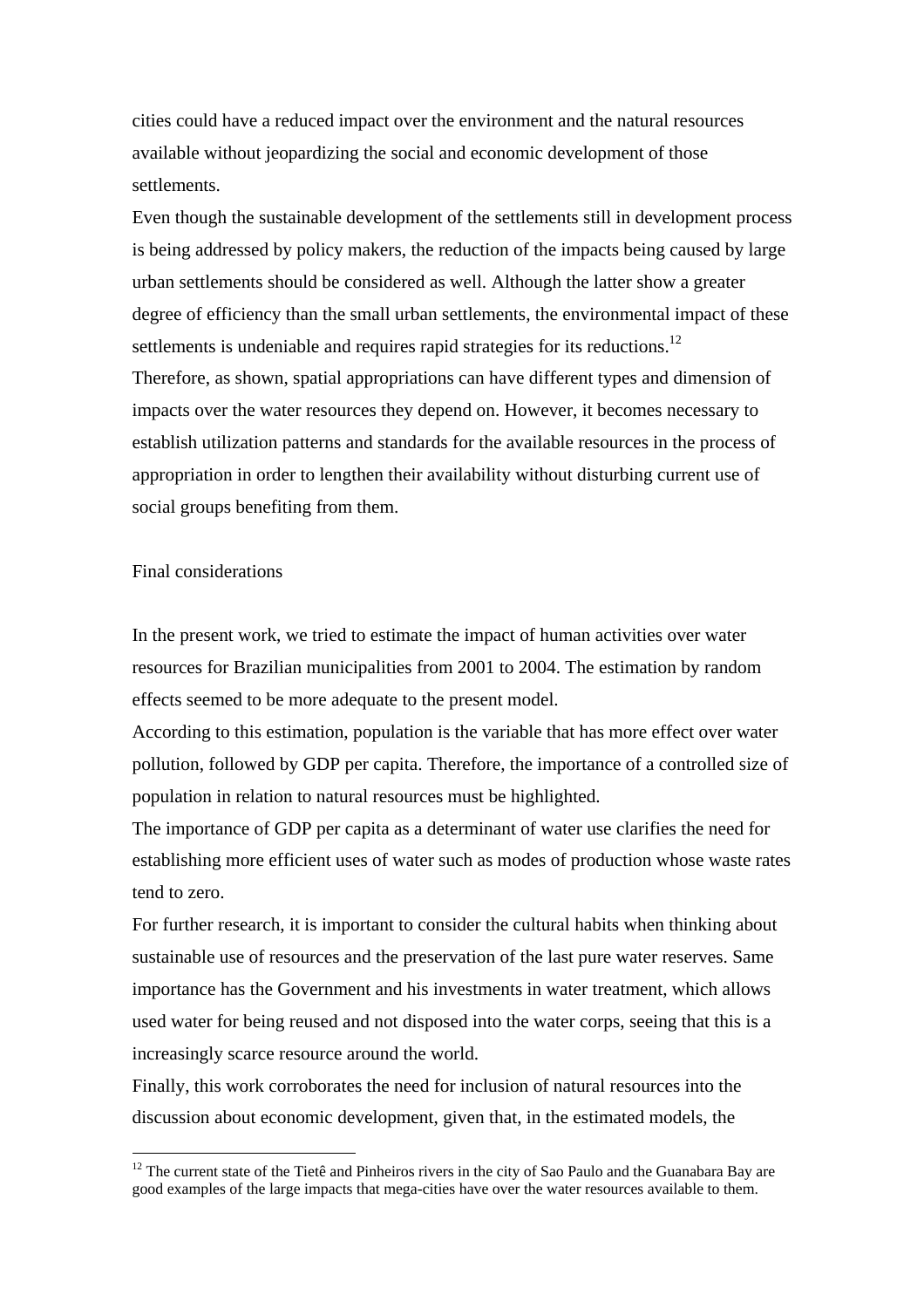availability and quality of such resources are influenced by economic and population variables. In the same way, the mode of production which guarantees human life on earth depends on natural resources. This interdependent relation identifies a problem that will become more important in the research agendas around the world in the next years because of their growing scarcity and decreasing quality that tend to negatively affect quality of life of human populations.

References

COMMONER, B. Rapid population growth and environmental stress. *International Journal of Health Services*, v. 21, n. 2, p. 199-207, 1991.

DEHART, J. L.; SOULÉ, P. T. Does I=PAT Work in Local Places? *Professional Geographer*, v. 52, n. 1, 2000.

DIETZ, T.; ROSA, E. A. Rethinking the environmental impacts of population, affluence and technology. *Human Ecology Review*, v. 1, n.2, 1994.

ERLICH, P. R.; HOLDREN, J. P. Impact of Population Growth. *Science*, v. 171, n. 3977, 1971.

FISCHER, G.; HEILIG, G. K. Philosophical Transactions: Biological Sciences. *Land Resourves: On the Edge of the Malthsion Precipice?*, v. 352, n. 1356, 1997.

HINRICHSEN, D; ROBEY, B. Población y medio ambiente: el reto global. *Population Reports*. Serie M, n. 15. Baltimore, 2000.

HYNES, P. H. *Taking population out of the Equation*: Reformulating I = PAT. North Amherst, MA: Institute on Women and Technology, 1993.

JACOBS, J. *The Economy of Cities*. New York: Random House, 1969.

MALTHUS, T. R. *An Essay on the Principle of Population, as it Affects the Future Improvement of Society, with Remarks on the Speculations of Mr. Godwin, M. Condorcet, and other Writers*. London: J. Johnson. 1798

MARTINE, G. O lugar do espaço na equação população/meio ambiente. *Revista Brasileira de Estudos de População.* v. 24, n. 2, 2007.

MCNICOLL, G. Population and Sustainability. *Population Council Working Papers*, n. 205, 2005.

OBRIEN, K. Are We Missing the Point? Global Environmental Change as an Issue of Human security. *Global Environmental Change*, v. 16, p. 1-2, 2006.